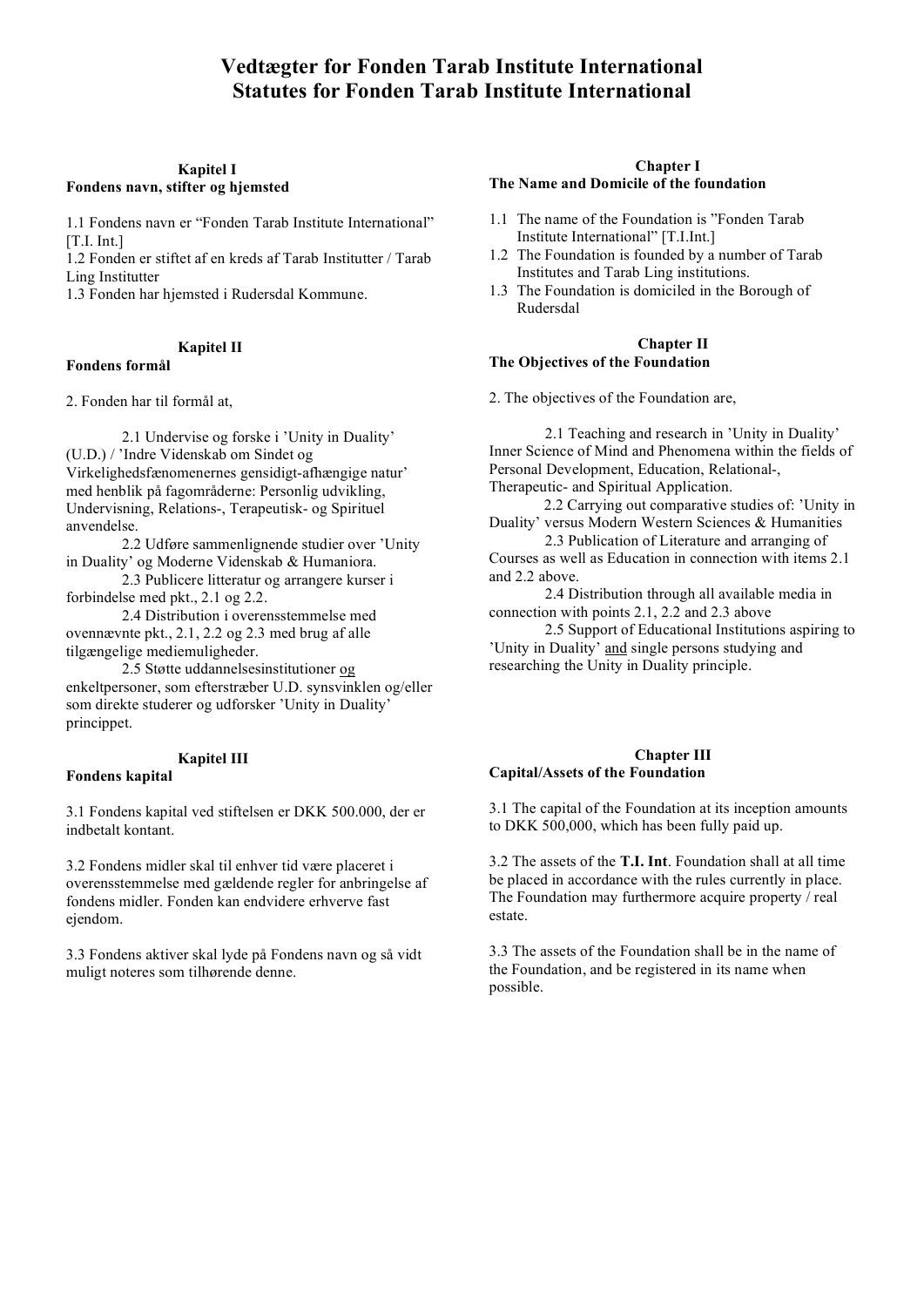#### **Kapitel IV**

**Fondens indtægter**

4. Fondens indtægter består af,

4.1 Afkast af den i pkt. 3 nævnte kapital

4.2 Indtægter i forbindelse med undervisning og kurser, som er organiseret af de nationale Tarab Institutter og/eller Tarab Ling eller enhver institution med hvilken **T.I. Int**. beslutter at arrangere 'U.D.'-undervisning og / eller kurser. Fordelingen mellem de forskellige typer og institutioner, bestemmes hvert år af Fondens bestyrelse for det kommende år.

4.3 Bidrag fra de enkelte nationale Tarab Institutter og Tarab Ling-selskaber samt individuelle bidrag, hvor bidragsyder har bestemt, at bidraget skal anvendes til opfyldelse af Fondens formål.

4.4 Midler opnået via publikationer og abonnementer.

4.5 Kurser, konferencer og udstillinger baseret på **T.I. Int.** formål.

4.6 Gaver, arv samt statslige eller private donationer/tilskud, hvor det er bestemt at midlerne skal anvendes til opfyldelse af Fondens formål

#### **Kapitel V Anvendelse af fondens indtægter**

5.1 Fondens indtægter skal, efter fradrag af udgifter til administration og beløb til dækning af underskud fra tidligere år, efter fondsbestyrelsens skøn anvendes til opfyldelse af Fondens formål.

5.2 Bestyrelsen kan beslutte, at en del af Fondens indtægter skal henlægges til konsolidering af Fondens kapital.

5.3 Bestyrelsen kan beslutte at en del af årets indtægter skal hensættes til uddeling i et senere regnskabsår, hvis det er af betydning for opfyldelse af Fondens formål.

#### **Chapter IV**

#### **Revenues of the Foundation**

4. The revenues of the Foundation consist of,

4.1 Return on investment as per chapter 3.

4.2 Revenue in connection with Education and Courses organised by the National Tarab- and/or Tarab Ling Institutes, or in any other institute where **T.I. Int**., should decide to arrange 'Unity in Duality' Education and/or Courses. The revenue split, between the various institutions is decided each year by the Board of Directors, for the year following.

4.3 Contributions from any and all National Tarab/Tarab Ling Institutions', as well as from individuals, where each contributor has specified that the contribution shall be used to fulfil the objectives of **T.I. Int**.

4.4 Funds raised via subscriptions and publications.

4.5 Courses, Conferences, and Exhibitions arranged by **T.I. Int**.

4.6 Gifts, heritage and public or private donations where the donor has designated the donation to be used to secure and/or strengthen the objectives of the Foundation only.

### **Chapter V Usage/Allocation of Foundation Revenues**

5.1 After deductions of costs for the administration of the Foundation and potential losses from previous year(s), the remaining funds shall be used in supporting the Objectives of the Foundation as the Board sees fit.

5.2 The Board of Directors can determine to allocation a part of the Foundation's revenue for consolidation of the Foundation's capital.

5.3 The Board of Directors can determine to allocate a part of the year's revenue to a future accounting year in case it would/could be of importance for succeeding in fulfilling the objectives of the Foundation.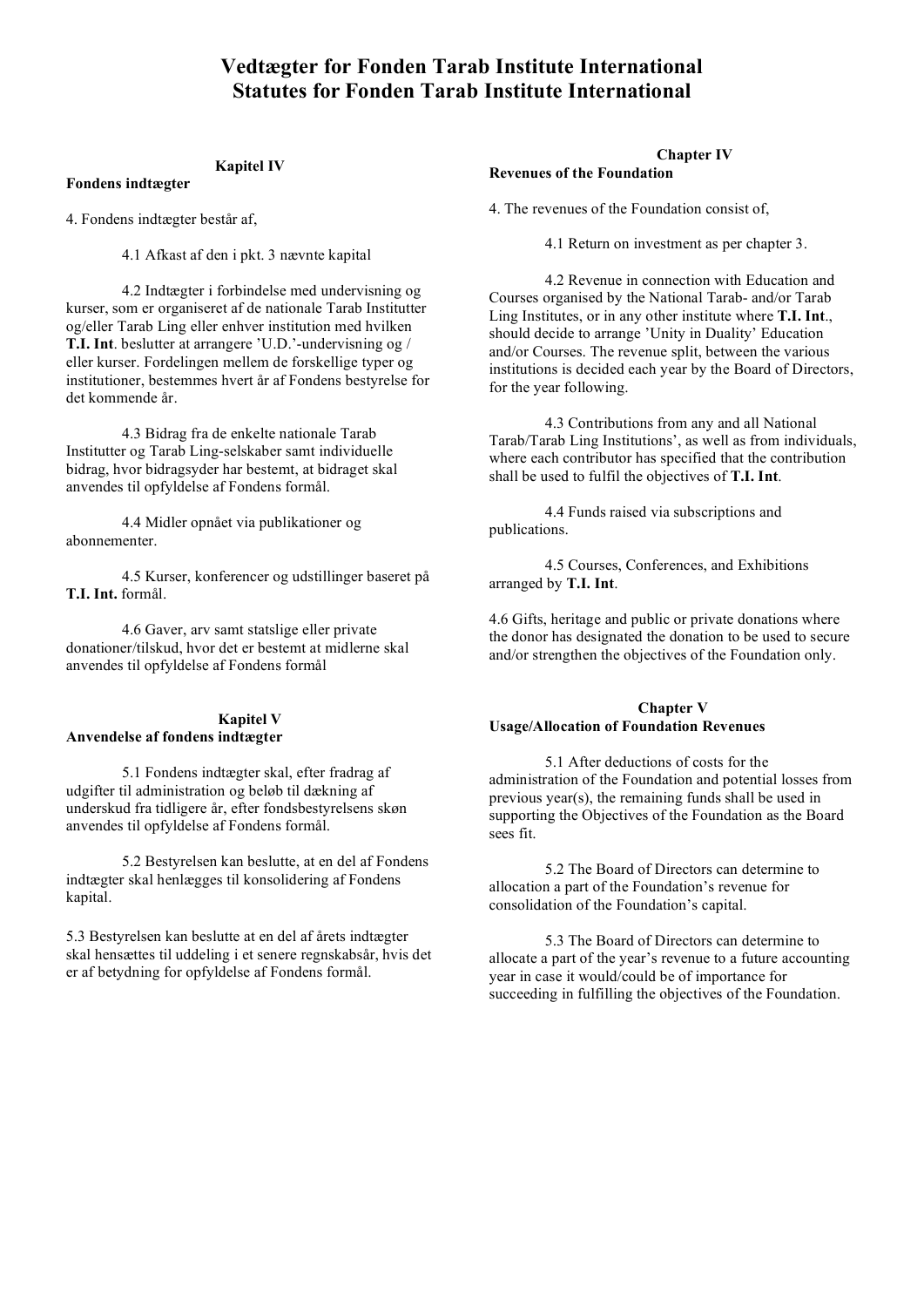#### **Kapitel VI**

### **Fondens ledelse**

6.1 Fonden ledes af en bestyrelse med 3-10 medlemmer, der sammensættes således,

a. Hvert Tarab Institut / Tarab Ling Institut, der har forpligtet sig til at yde årlige bidrag til Fonden, udpeger et bestyrelsesmedlem

b. Lærerkollegiet for U.D. Uddannelsen udpeger et bestyrelsesmedlem.

c. U.D. uddannede med U.D.-graden Semrig Thablam Mawa (S.T.M.) udpeger ligeledes et bestyrelsesmedlem.

d. Bestyrelsen kan udpege yderligere et bestyrelsesmedlem, hvis dette skønnes fordelagtigt for Fondens virke.

e. Lene Handberg, co-founder af UD, er æresmedlem af bestyrelsen med fuld stemmeret indtil hun måtte ønske at udtræde.

6.2 Hvis antallet af Tarab Institutter / Tarab Ling Institutter der i henhold til 6.1.a., udpeger bestyrelsesmedlemmer, overstiger antallet 8, skal institutterne i fællesskab udpege et antal bestyrelses medlemmer svarende til at den samlede bestyrelse ikke overstiger 10 medlemmer.

6.3 Bestyrelsesmedlemmerne udpeges for 2 år ad gangen. Bestyrelsesmedlemmer kan blive udpeger på ny.

6.4 Bestyrelsen vælger med 2/3 majoritet bland sine medlemmer en Formand for en periode af 2 år ad gangen. Formanden kan genvælges.

6.5 Bestyrelsen træffer i øvrigt afgørelse ved almindelig stemmeflertal. Ved stemmelighed er Formandens stemme afgørende.

6.6 Formanden udpeger en Generalsekretær, som skal lede Fondens Sekretariat.

6.7 U.D. Uddannelsesdirektøren vælges af bestyrelsen med 2/3 majoritet for 3 år ad gangen. Undervisningsdirektøren kan genvælges.

6.8 Generalsekretæren skal have erhvervet Semrig Thablam Mawa graden og Uddannelsesdirektøren skal have erhvervet Semrig Thablam Rabjam graden i U.D.

6.9 Bestyrelsen konstituerer sig med Formand, Sekretær og Kasserer som ovenfor.

6.10 Bestyrelsen holder møde efter Formandens bestemmelse, dog mindst to gange årligt. Deltagelse i bestyrelsesmøde kan ske via digital kommunikation.

6.11 Bestyrelsen er beslutningsdygtig når 2/3 af bestyrelsesmedlemmerne deltager i mødet.

#### **Chapter VI The Board of the Foundation**

6.1 The Foundation shall be managed by a Board consisting of 3-10 members as follows,

a. Each national Tarab / Tarab Ling Institute that is a fully acclaimed member to of the Foundation, paying its yearly tribute, shall appoint onr member to the Board;

b. The Collegiate of the Unity in Duality Education shall appoint one member to the Board; c. The Unity in Duality graduate member-

association shall also appoint one member to the Board;

d. The Board of Directors may appoint one more member of the board if deemed for the best interest of the Foundation.

e. Lene Handberg, the co-Founder of UD, is honourable member of the board with full voting rights until she should wish to resign.

6.2 Should the number Tarab / Tarab Ling Institutes surpass the number 8, as per article 6.1.a., above, then the Institutes shall agree in unison to appoint the number of Board members, ensure that the total number will not exceed 10 in total.

6.3 Board members are each appointed for a 2-year term. Board members can be re-appointed.

6.4 The Board elects a Chairman of the Board with 2/3 majority, for the term of two years. The Chairman can be re-elected.

6.5 All other resolutions are decided upon with 'simple' majority, i.e., more than 50%. The Chairman has the deciding vote in case of non-majority.

6.6 The Chairman appoints the General Secretary, who leads the Secretariat.

6.7 The Educational Director is elected by the Board with 2/3 majority for the term of 3 years. The Educational Director can be re-elected.

6.8 The qualifications of the General Secretary shall be Semrig Thablam Mawa and the Educational Director shall be a 'Semrig Thablam Rabjam' degree in 'U.D.'.

6.9 The Board will constitute itself with Chairman, General Secretary and Treasurer as allocated above.

6.10 The Board will meet in accordance with the calling of the Chairman, at least twice yearly. The board meetings may be conducted by means of the media of the internet.

6.11 The Board is in quorum with 2/3 of its members present or represented.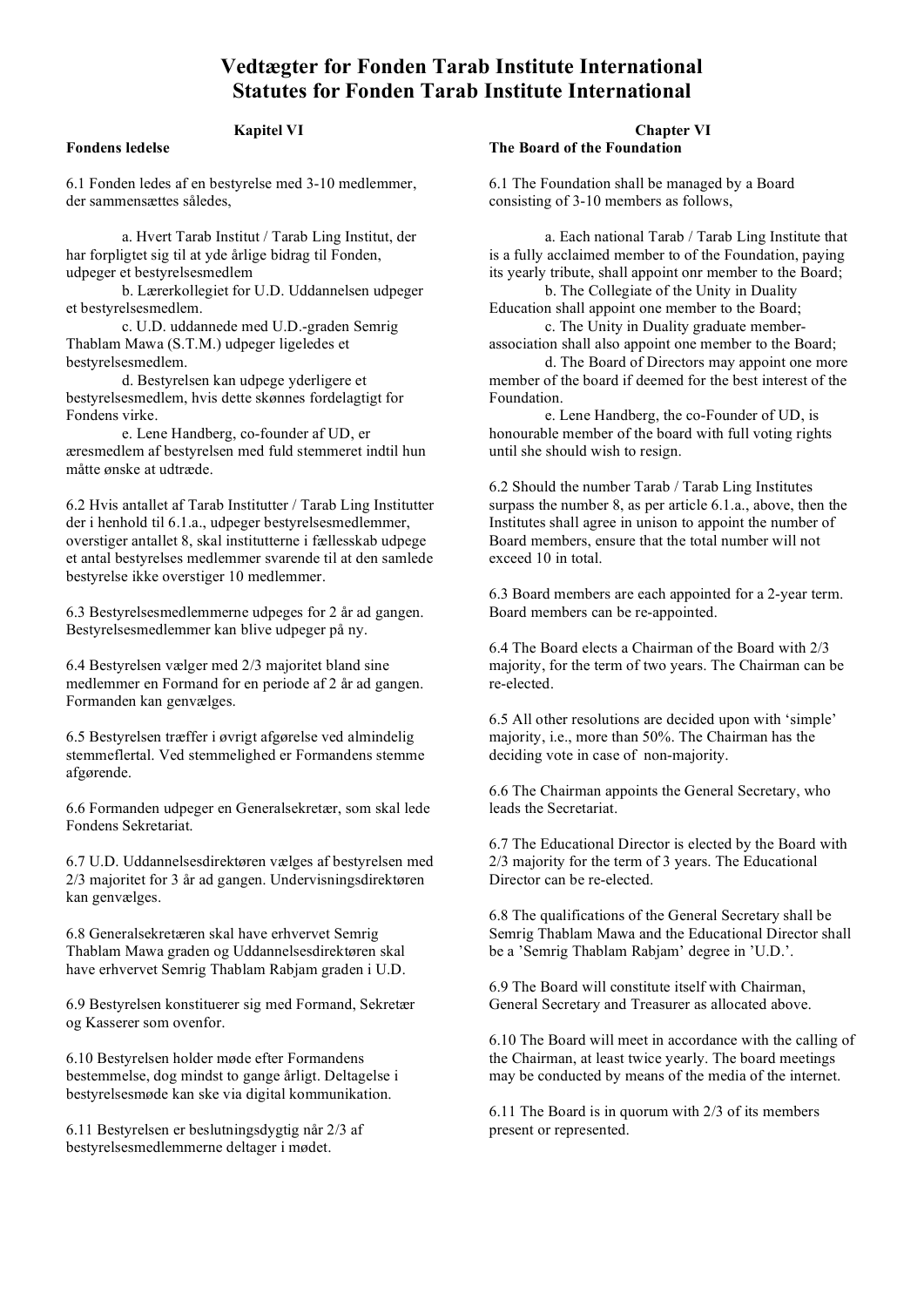6.12 Et bestyrelsesmedlem må ikke deltage i behandlingen af spørgsmål mellem Fonden og ham/hende selv, eller om sagsmål mod ham selv, eller om aftaler mellem Fonden og tredjemand, eller om sagsmål mod tredjemand, hvis han/hende heri har en væsentlig interesse, der kan være stridende mod fonden.

## **Kapitel VII**

#### **Bestyrelsesmedlemmers udtræden.**

7.1 Et bestyrelsesmedlem kan til enhver tid træde ud af bestyrelsen

7.2 Et bestyrelsesmedlem skal udtræde, såfremt medlemmet er dømt for en strafbar handling eller er under konkurs.

7.3 Et bestyrelsesmedlem, der gør sig skyldig i en handling, som gør den pågældende uværdig til fortsat at være medlem af bestyrelsen, skal udtræde af bestyrelsen.

7.4 Et bestyrelsesmedlem som på grund af langvarende sygdom eller anden svækkelse har vist sig ude af stand at varetage hvervet som medlem af bestyrelsen, eller som har vist sig klart uegnet, skal udtræde af bestyrelsen.

### **Kapitel VIII**

#### **Bestyrelsens ansvar**.

8.1 Bestyrelsen forestår ledelsen af fonden og sørger for en forsvarlig organisation af fondens virksomhed.

8.2 Bestyrelsen skal herunder sikre og kontrollere gennemførelsen af følgende aktiviteter:

- Den årlige 'U.D.'-konference.
- Løbende udarbejdelse af undervisningsmateriale for 'U.D.' Uddannelsen.
- Udarbejde og koordinere program/aktiviteter i forbindelse med T.I. og T.L., med samt tilse undervisningskvaliteten.
- Etablere U.D. Uddannelsen fortrinsvis indenfor rammen af de nationale Tarab Institutter
- Udvælgelse af kompetente lærere og assistenter til at varetage U.D. Uddannelsen.
- Etablere U.D. deltagelse i Udstillinger, Konferencer, Publikationer i overensstemmelse med fondens formål.
- Rejse og koordinere fondsmidler til uddannelsesinstitutioner og enkeltpersoner, som studerer og/eller forsker i U.D. eller foretager sammenlignende studier i overensstemmelse med fondens formål.

8.3 Fondens bestyrelse må kun med fondsmyndighedens samtykke foretage eller medvirke til ekstraordinære

6.12 A member of the Board must not take part in any way regarding questions between the Foundation and him/her self, or legal wrangling, or in deal making between the Foundation and a Third party where he/she has a considerable stake, that potentially could be against the Objectives of the Foundation.

### **Chapter VII**

# **Resignation of Board members**

7.1 Any Board member can resign at any time.

7.2 A member of the Board must resign, should he/she be convicted of a punishable act, or being set under administration, i.e., bankruptcy proceedings

7.3 Any Board member who is responsible for an act that could cast him/her in an unworthy position shall be excluded from the Board of Directors.

7.4 A member of the Board that due to disability, longterm illness or other deficiency, can no longer maintain the responsibilities, nor the role of proper leadership must resign from the Board.

#### **Chapter VIII Responsibilities of the Board**

8.1 The Board represents the overall Management of the Foundation, and must secure a responsible organisation of the Operations of the Foundation.

8.2 Amongst others the Board should secure and oversee the following activities,

- Arranging the yearly 'U.D.' conference
- Compiling 'UD' educational material
- Compiling and co-ordinating programs/activities connected to T.I. and T.L., including oversee the Educational quality.
- Setting up 'UD' Educations preferably in the frame of the national Tarab Institutes/Associations
- Appointing competent teachers and assistants for the 'UD' Educations
- Arranging exhibitions, conferences, publications in accordance with the Objectives of the Foundation
- Coordinating and implementing support to educational institutions aspiring to 'UD' and adhering to the objectives of the Foundation, as well as to single persons who studies and/or conduct research in U.D. or comparative studies adhering to the objectives of the Foundation.

8.3 The Board of the Foundation may only approve of extraordinary measures with the official approval of the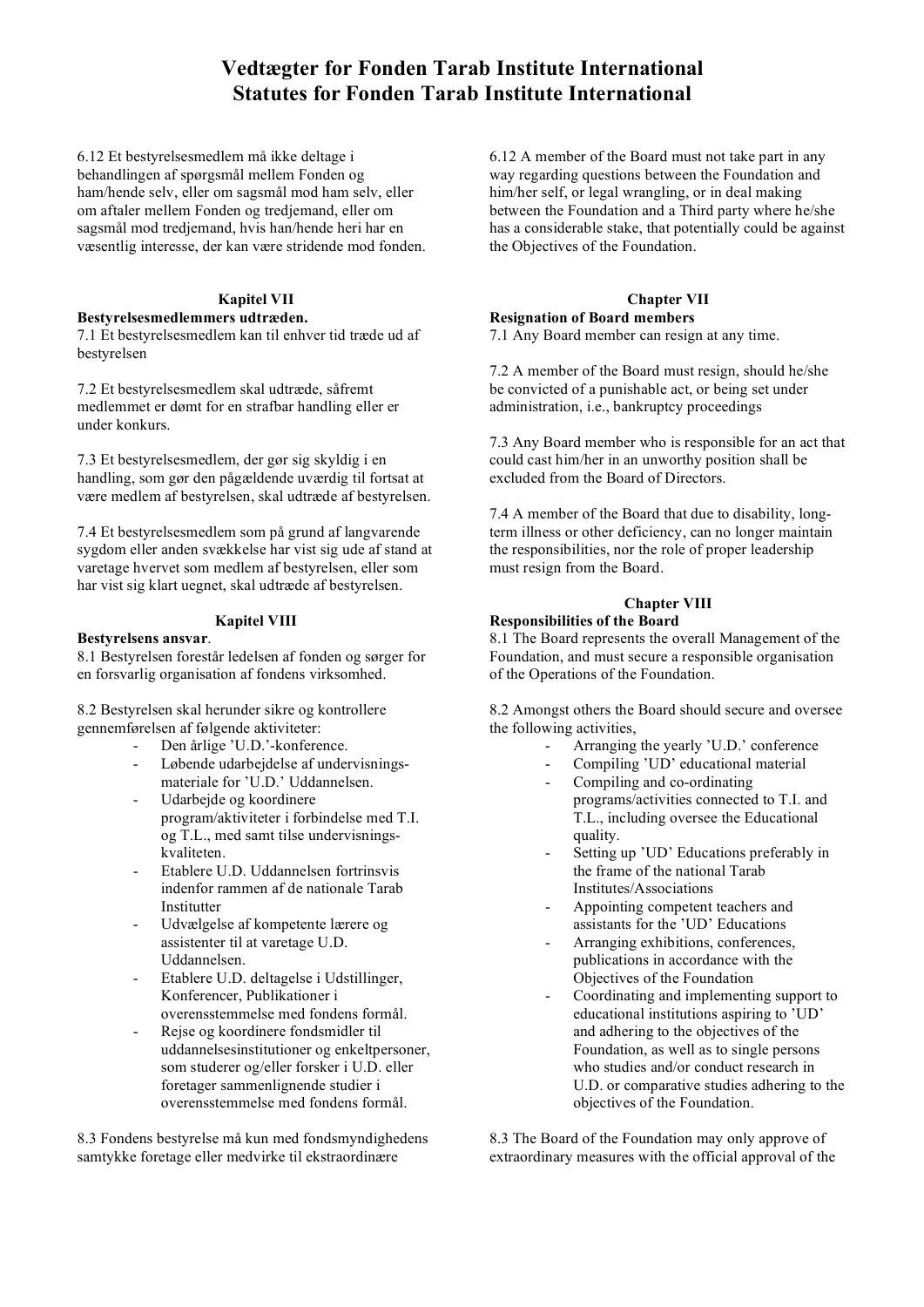dispositioner, som kan medføre risiko for, at vedtægterne ikke kan efterleves.

8.4 Over forhandlinger i bestyrelsen føres en protokol, der underskrives af samtlige tilstedeværende medlemmer. Et medlem, der ikke er enig i en beslutning, har ret at få sin mening indført i protokollen.

8.5 Bestyrelsen skal påse at bogføringen og formueforvaltningen foregår på en for Fonden betryggende og tilfredsstillende måde.

### **Kapitel IX**

## **Fondens tegning**

9.1 Fonden tegnes af Formanden og et andet medlem af bestyrelsen i forening.

**Kapitel X**

### **Regnskab**

10.1 Fondens regnskabsår er kalenderåret.

10.2 Inden 4 måneder efter hvert regnskabsårs afslutning udarbejder bestyrelsen sammen med generalsekretæren i overensstemmelse med fondslovgivningens bestemmelser en årsrapport, der skal indeholde en beretning, resultatopgørelse, balance med opgørelse af Fondens aktiver og Passiver, samt noter.

10.3 Årsrapporten skal underskrives af Fondens bestyrelse senest 6 måneder efter regnskabsårets afslutning.

## **Revision**

## **Kapitel XI**

11.1 Fondens årsrapport skal revideres i overensstemmelse med fondslovens regler om revision af fondes regnskaber.

11.2 Fondens revisor må ikke være medlem af Fondens Bestyrelse eller være Fondens Generalsekretær.

11.3 Fondens revisor må ikke være en person/retssubjekt, som står i afhængighedsforhold til Fonden, medlemmer af bestyrelsen, direction eller til funktionærer, som har til opgave at sørge for eller kontrollere bogføring eller forvaltning af midlerne.

11.4 Fondens revisor må ikke være en person/retssubjekt, der er knyttet til Fondens bestyrelse, direction eller de i

11.3 nævnte funktioner ved ægteskab, samlivsforhold eller slægtskab så nært som søskende.

responsible state authority, in case of potential risk to the fulfilment of objectives of the Foundation.

8.4 All negotiations carried out in the forum of the Board, must be registered in a protocol, which should be signed by all members present (see 6.11). A member not in agreement is entitled to have his/her say noted in the protocol.

8.5 The Board is bound to ensure that Accounting and Asset management at all times is in sync with the objectives of the Foundation.

#### **Chapter IX Representing the Foundation**

9.1 The Foundation is represented by and bound by the Chairman and one other Board member in unity.

# **Accounting**

**Chapter X**

10.1 The accounting year is the calendar year.

10.2 Within 4 months of the end of the accounting year, the Board is duty bound to deliver an annual report together with the General secretary, in full coordination with the legal requirements as issued by the Public Authority governing all foundations in Denmark. It must include a Management report, P&L statement, and a full Balance sheet including notes of the Assets/Debts of the Foundation.

10.3 The Annual report must be signed by the Board members of the Foundation latest 6 months after the end of the accounting year

# **Auditing**

## **Chapter XI**

11.1 The annual report of the Foundation must be audited in accordance with 'fondslovens' rulings as to auditing of Foundations in Denmark.

11.2 The Auditor cannot be a member of neither the Board of the Foundation, nor of its inner Management circle like the General secretary.

11.3 The Auditor of the Foundation must not be a person nor a legal entity that is in any way, shape or form, dependent to the Board, Management or Employees involved in accounting and/or handling of the assets/debts of the Foundation.

11.4 Furthermore, the auditor can not be an individual that is related through marriage, co-habiting, or blood relation with either of the individuals referred to in 11.3